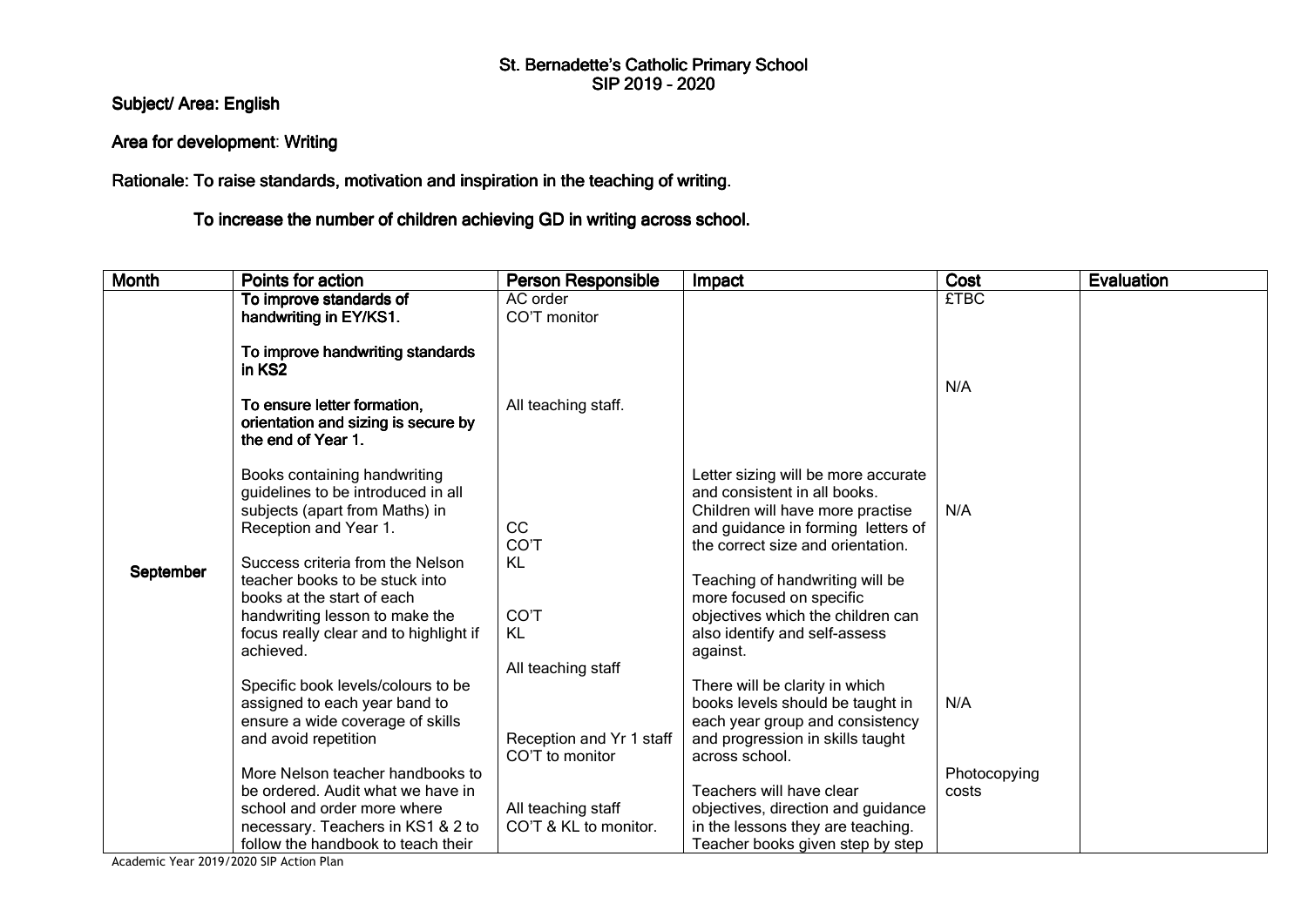|           | handwriting lessons - Books have<br>been discontinued so copies of the<br>teacher hand books will need to be                                                                                                                              |                                                | lesson plans and point towards<br>appropriate resources.                                                                                                                                                                                                                                  | N/A                   |  |
|-----------|-------------------------------------------------------------------------------------------------------------------------------------------------------------------------------------------------------------------------------------------|------------------------------------------------|-------------------------------------------------------------------------------------------------------------------------------------------------------------------------------------------------------------------------------------------------------------------------------------------|-----------------------|--|
|           | made.                                                                                                                                                                                                                                     | Alex Carroll - timetabling                     |                                                                                                                                                                                                                                                                                           |                       |  |
|           | Reception and Yr 1staff to teach<br>handwriting little and often -<br>recommended 10-15 mins daily.                                                                                                                                       |                                                |                                                                                                                                                                                                                                                                                           |                       |  |
|           | All teachers must model<br>handwriting skills throughout<br>lessons - to be observed by English<br>Subject leads during informal drop<br>in sessions throughout the year.<br>Key stage 2 teachers to teach<br>handwriting in English sets |                                                | Teachers will model accurate<br>letter formation for children to<br>follow in a step by step approach.<br>Subject leads will be aware of<br>good practise and areas for<br>development in the teaching of<br>handwriting.                                                                 |                       |  |
|           | Staff meeting to share expectations<br>of handwriting lessons scheduled<br>for 18th September 2019                                                                                                                                        |                                                | Children being taught in their<br>English sets will again lead to a<br>more focused approach to<br>teaching to the needs of children<br>in the set, ensuring that children<br>are working towards the different<br>standards within their stage.                                          |                       |  |
|           | To implement a structured and<br>consistent spelling programme<br>across school<br>Spelling Shed - taken from the<br>Literacy Shed website to be<br>implemented across school from<br>Years 1 - 6.                                        | C Connaire<br>K Lakin<br>C O'Toole<br>L Nugent | A structured spelling programme<br>will ensure the consistent and<br>progressive teaching of spelling<br>across school - which includes all<br>the spelling rules and statutory<br>word requirements of the National<br>Curriculum. The programme is<br>interactive, allowing children to | <b>£TBC</b>           |  |
| September | Shared with Subject Leaders after<br>initially being shared with senior<br>staff on SMT day.                                                                                                                                              | L Nugent<br>C Connaire                         | practise their spellings at home,<br>through a series of online games.<br>It provides challenge and a<br>competitive element which will<br>raise motivation and enjoyment in                                                                                                              |                       |  |
|           | Spelling list booklets to be created<br>for each year band containing<br>spelling rule lists (and statutory<br>words) for the whole year.                                                                                                 | C Connaire<br>K Lakin<br>C O'Toole<br>L Nugent | the learning of spellings.<br>Teachers and children will have                                                                                                                                                                                                                             | Photocopying<br>costs |  |
|           | Training on how to use the                                                                                                                                                                                                                | P Apted<br>L Nugent                            | ready-made spelling lists for the<br>entire year, which will give them<br>and parents a complete overview<br>of spelling coverage. This should                                                                                                                                            | N/A                   |  |
|           |                                                                                                                                                                                                                                           |                                                |                                                                                                                                                                                                                                                                                           |                       |  |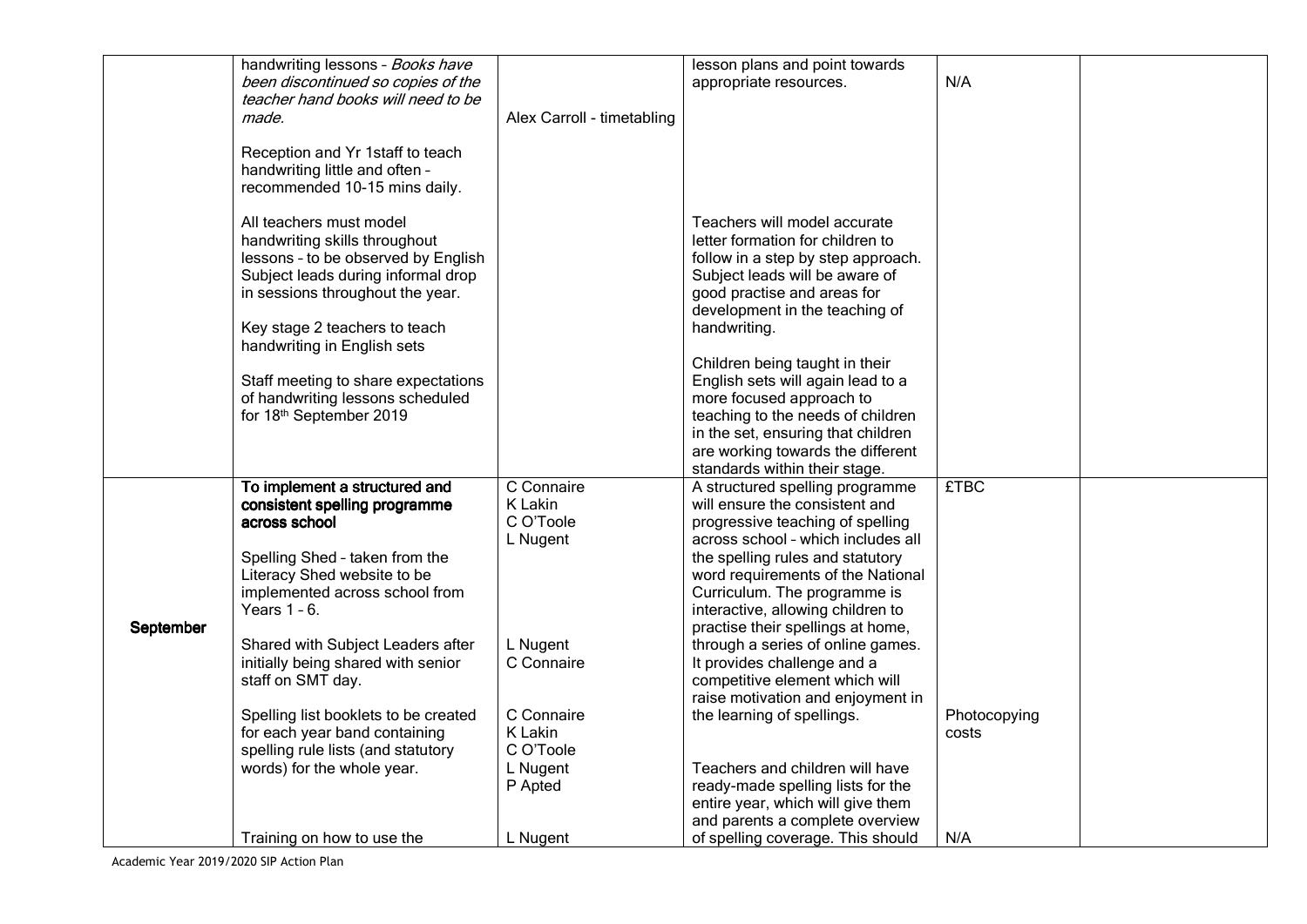|                                         | programme to be delivered to staff<br>on 03/07/19.<br>A 20-30 minute spelling lesson to<br>be delivered at the start of every<br>week by English setting teachers.<br>Online activities then to be set for<br>children to complete at home<br>throughout the week to aid the<br>learning of their spellings.<br>Spellings to be tested on a weekly<br>basis instead of fortnightly as with<br>previous programmes. | All English setting<br>teachers            | save teachers times in preparing<br>spelling lists. The programme also<br>includes ready-made lesson plans<br>and additional activities to aid<br>teachers in the delivery of the<br>spelling programme.<br>Staff will receive training in how to<br>use the programme, access the<br>materials and set activities for the<br>children to complete at home.<br>They will also be able to track the<br>children's online activity and<br>progress with their spellings.<br>Spelling tests will return on a<br>weekly basis, offering more<br>regular and structured teaching<br>and assessment of each spelling<br>rule. | N/A |  |
|-----------------------------------------|--------------------------------------------------------------------------------------------------------------------------------------------------------------------------------------------------------------------------------------------------------------------------------------------------------------------------------------------------------------------------------------------------------------------|--------------------------------------------|-------------------------------------------------------------------------------------------------------------------------------------------------------------------------------------------------------------------------------------------------------------------------------------------------------------------------------------------------------------------------------------------------------------------------------------------------------------------------------------------------------------------------------------------------------------------------------------------------------------------------|-----|--|
|                                         | To assess and improve staff<br>knowledge of grammar and<br>punctuation skills.<br>Staff to be assessed on their<br>grammar and punctuation<br>knowledge by completing a SATs                                                                                                                                                                                                                                       | All staff                                  | Subject leads and SMT will gain<br>an overview into staff's<br>capabilities, confidence and<br>subject knowledge of grammar                                                                                                                                                                                                                                                                                                                                                                                                                                                                                             | N/A |  |
| September and<br>throughout the<br>year | test.<br>Obvious gaps in knowledge to be<br>addressed through staff training.<br>Resources to be shared with staff in<br>order to aid them with their subject<br>knowledge.                                                                                                                                                                                                                                        | <b>English Subject Leads</b><br>C Connaire | and punctuation.<br>Gaps in knowledge will be<br>addressed through training in<br>order to raise staff's competence<br>in teaching grammar and<br>punctuation objectives correctly.                                                                                                                                                                                                                                                                                                                                                                                                                                     |     |  |
|                                         | Staff to follow the objectives for<br>their individual year bands when<br>teaching grammar and punctuation<br>but also to revise objectives from<br>previous year bands to ensure<br>children's subject knowledge is<br>refreshed and they retain the skills<br>they need to know.<br>Grammar & punctuation to either be                                                                                           | All teaching staff<br>All teaching staff   | Staff have a clear overview of<br>exactly what needs to be covered<br>throughout the year in terms of<br>grammar and punctuation<br>objectives. Children's knowledge<br>is refreshed and built upon<br>ensuring the progression of skills<br>as they move through the school.                                                                                                                                                                                                                                                                                                                                           |     |  |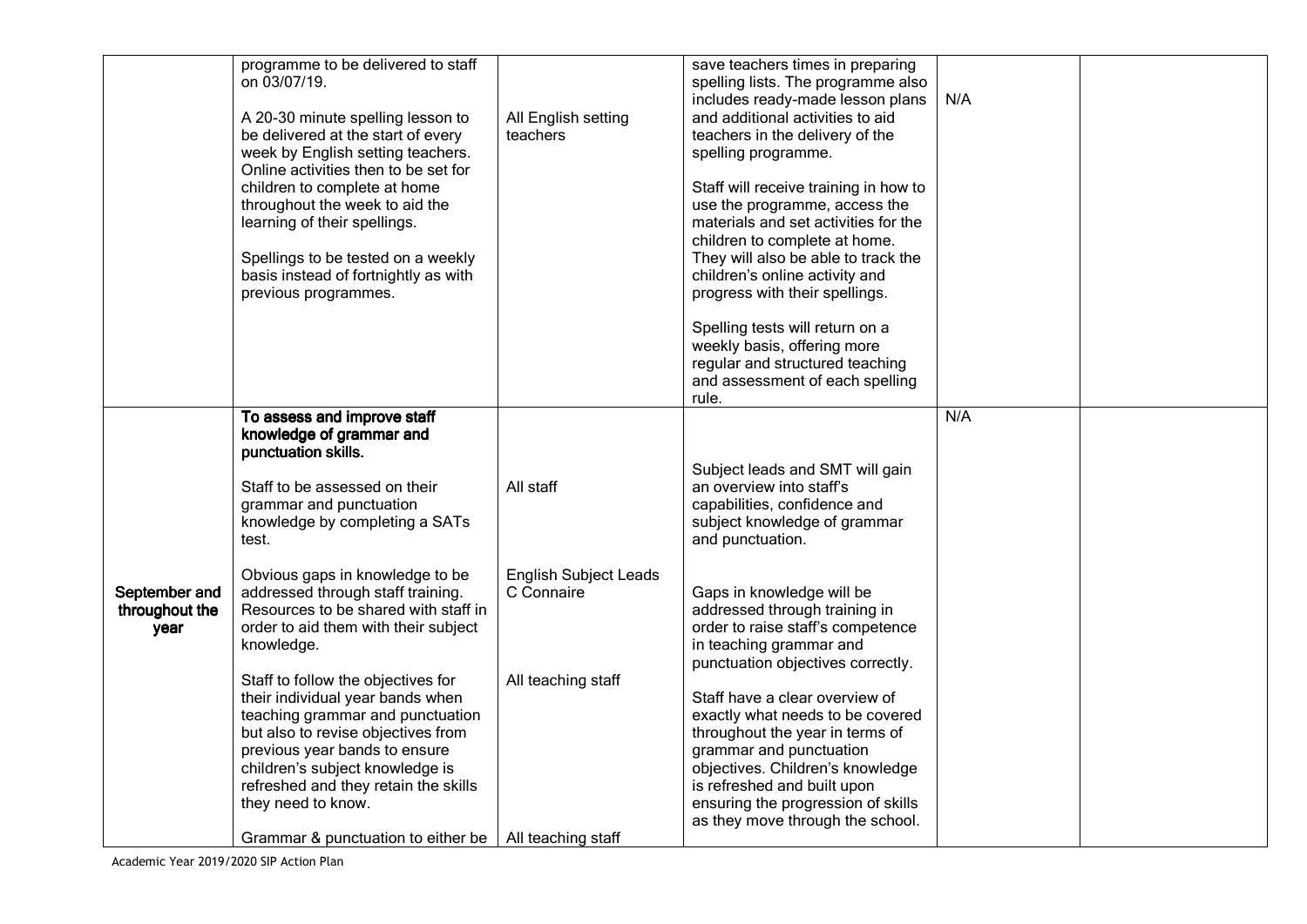|                          | taught in a stand alone lesson - 1<br>per week. (It can be joined with the<br>spelling shed lesson) or it can be<br>taught through regular starters each<br>lesson.<br>Additional grammar & punctuation<br>to be taught and reinforced through<br>modelled writing. Teachers should<br>ensure that modelled writes contain<br>examples of the year band specific<br>objectives (and for previous years)<br>e.g. relative clauses, fronted<br>adverbials, direct speech, use of<br>advanced punctuation etc.<br>Grammar & punctuation objectives<br>to be mapped out so that they are<br>linked to appropriate genres so that<br>they are taught specifically in<br>writing. | All teaching staff<br><b>English Subject Leads</b>                                    | Regular and consistent coverage<br>of grammar and punctuation<br>objectives will broaden the<br>children's knowledge within this<br>subject.<br>Children will receive further<br>exposure to the grammar and<br>punctuation objectives for their<br>year band through modelled<br>writing. This will also allow them<br>to see the specific rules being<br>applied and used in context in<br>writing and they will have<br>opportunities to apply these<br>themselves in their own writing.<br>Appropriate grammar and<br>punctuation rules will be taught<br>within the relevant genres,<br>ensuring complete coverage of all<br>skills.                                                                     |                    |  |
|--------------------------|-----------------------------------------------------------------------------------------------------------------------------------------------------------------------------------------------------------------------------------------------------------------------------------------------------------------------------------------------------------------------------------------------------------------------------------------------------------------------------------------------------------------------------------------------------------------------------------------------------------------------------------------------------------------------------|---------------------------------------------------------------------------------------|---------------------------------------------------------------------------------------------------------------------------------------------------------------------------------------------------------------------------------------------------------------------------------------------------------------------------------------------------------------------------------------------------------------------------------------------------------------------------------------------------------------------------------------------------------------------------------------------------------------------------------------------------------------------------------------------------------------|--------------------|--|
| September and<br>October | Writing<br>Collate resources so that a bank of<br>quality modelled writes for each<br>year band are available for people<br>to select from and adapt where<br>necessary.<br>Raise the profile of writing<br>throughout school<br>- Displays containing good quality<br>pieces of extended writing to be<br>updated termly.<br>- Writer of the month display - one<br>child from each key stage to be<br>selected as writer of the month and<br>their work and photo displayed in a<br>prominent place as well as being<br>shared on the school website and<br>social media.<br>- Members of staff to bring a piece                                                          | C Connaire<br>J Docker<br>C O'Toole<br>K Lakin<br>C Grant<br>C Connaire<br>C Connaire | Staff will have a bank of quality<br>modelled texts for each standard<br>within each writing stage to draw<br>upon in their teaching of writing<br>which they can adapt as<br>necessary according to the ability<br>of the children they teach. This<br>will save them having to search<br>for texts themselves and will<br>ensure the texts they are using<br>with the children are of good<br>quality, challenging and include<br>the relevant objectives for their<br>specific year band and standard.<br>The profile of writing will be raised<br>and examples of good or<br>improved writing will be<br>celebrated by staff, pupils and<br>shared with parents. As with<br>reading this year, we need to | N/A<br>£150<br>N/A |  |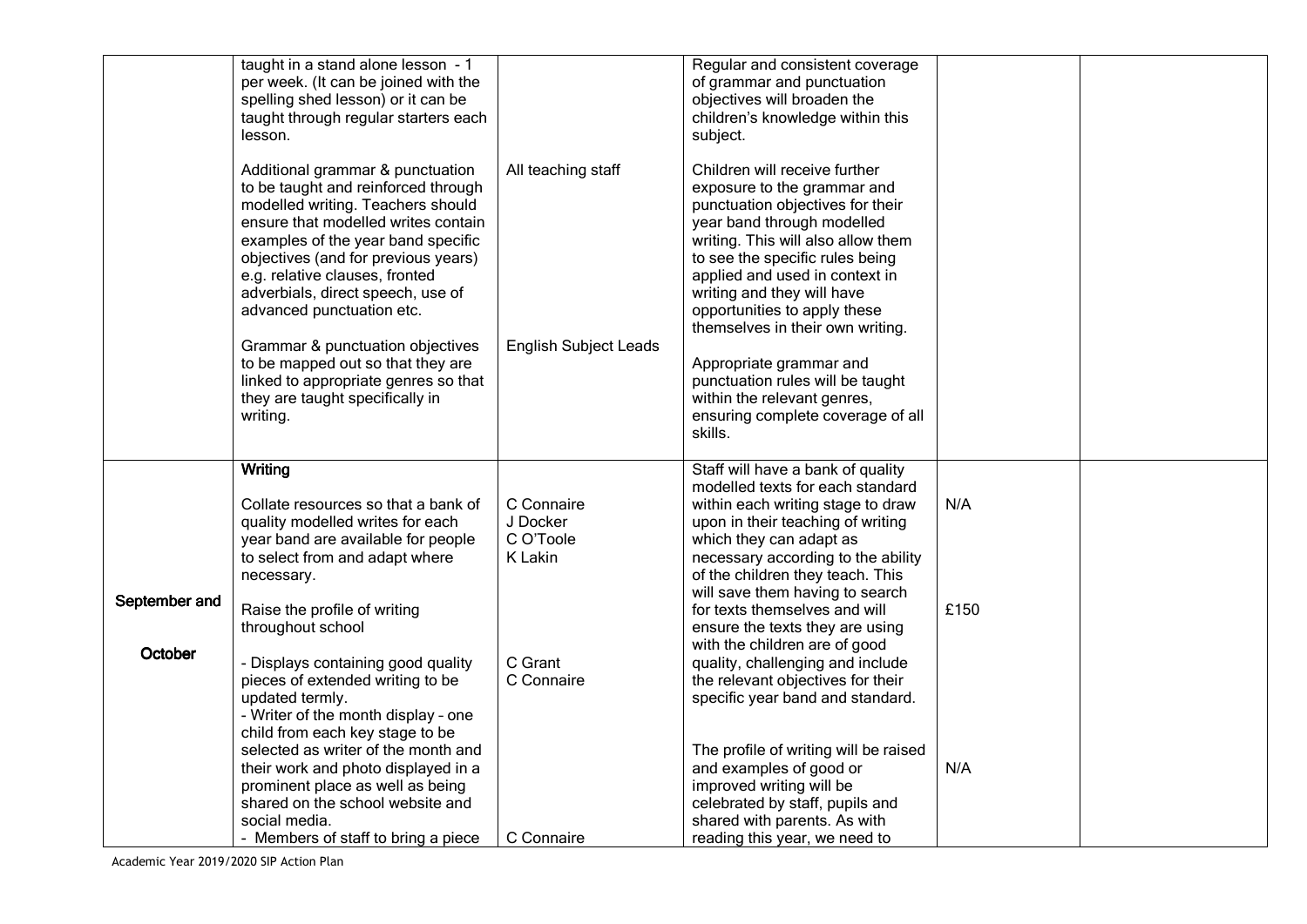| of writing (from a range of abilities)<br>from their set to staff meetings to<br>share with everyone and celebrate | C O'Toole           | make this a writing and<br>vocabulary rich environment<br>where good examples of writing |                           |  |
|--------------------------------------------------------------------------------------------------------------------|---------------------|------------------------------------------------------------------------------------------|---------------------------|--|
| the writing that is going on in<br>school. Writing then to be published                                            |                     | are shared by all regularly.                                                             |                           |  |
| in the school newsletter.                                                                                          |                     |                                                                                          |                           |  |
| <b>Staff Training</b>                                                                                              |                     |                                                                                          | N/A                       |  |
| C Grant to attend Greater Depth<br>Writing in Year 6 course run by                                                 |                     | C Grant will receive quality<br>training on achieving greater                            |                           |  |
| Martin Galway form HfL at St<br>Matthew's School as she will be                                                    | C Connaire          | depth standard in writing in year<br>6. This will help inspire her                       |                           |  |
| teaching Year 6 AA set.<br>Disseminate information with C                                                          | C O'Toole           | teaching and raise her confidence<br>levels as well as giving her a good                 |                           |  |
| Connaire who will be team teaching                                                                                 |                     | benchmark of where they children                                                         |                           |  |
| with her.                                                                                                          |                     | need to get to in terms of their<br>writing. This is turn can be                         |                           |  |
| <b>Boxed-up Planning</b><br>C O'Toole, C Connaire, J Docker                                                        |                     | disseminated to year band<br>colleagues.                                                 |                           |  |
| and K Lakin to deliver training on<br>boxed up planning on 18th                                                    |                     |                                                                                          |                           |  |
| September 2019. C O'Toole to<br>focus on the transition from text                                                  |                     |                                                                                          |                           |  |
| maps to using this and an aid to                                                                                   |                     |                                                                                          |                           |  |
| help children to develop more<br>independence and individuality in                                                 |                     |                                                                                          | £1400<br>approximately    |  |
| their writing                                                                                                      | Martin Galway - HfL |                                                                                          |                           |  |
| <b>Modelled Writing</b><br>C Connaire and CO'Toole to deliver                                                      | C Connaire          | Staff will have a better                                                                 |                           |  |
| training on how to create a<br>modelled text to all staff -                                                        |                     | understanding of how to create<br>their own modelled texts from                          |                           |  |
| demonstrating how to pitch texts                                                                                   |                     | scratch ensuring they contain the                                                        |                           |  |
| appropriately and to ensure relevant<br>features and grammar and                                                   |                     | required objectives, statutory<br>words and tier 2 vocabulary for                        |                           |  |
| punctuation skills are included - 25 <sup>th</sup><br>September                                                    |                     | their setting groups.                                                                    | £35 for HfL<br>assessment |  |
|                                                                                                                    | All teaching staff  |                                                                                          | sheets pack               |  |
| To raise motivation and inspiration<br>in the teaching of writing.                                                 |                     |                                                                                          |                           |  |
| To increase the number of children                                                                                 |                     |                                                                                          |                           |  |
| achieving GD in writing across                                                                                     |                     |                                                                                          |                           |  |
| school.                                                                                                            |                     |                                                                                          |                           |  |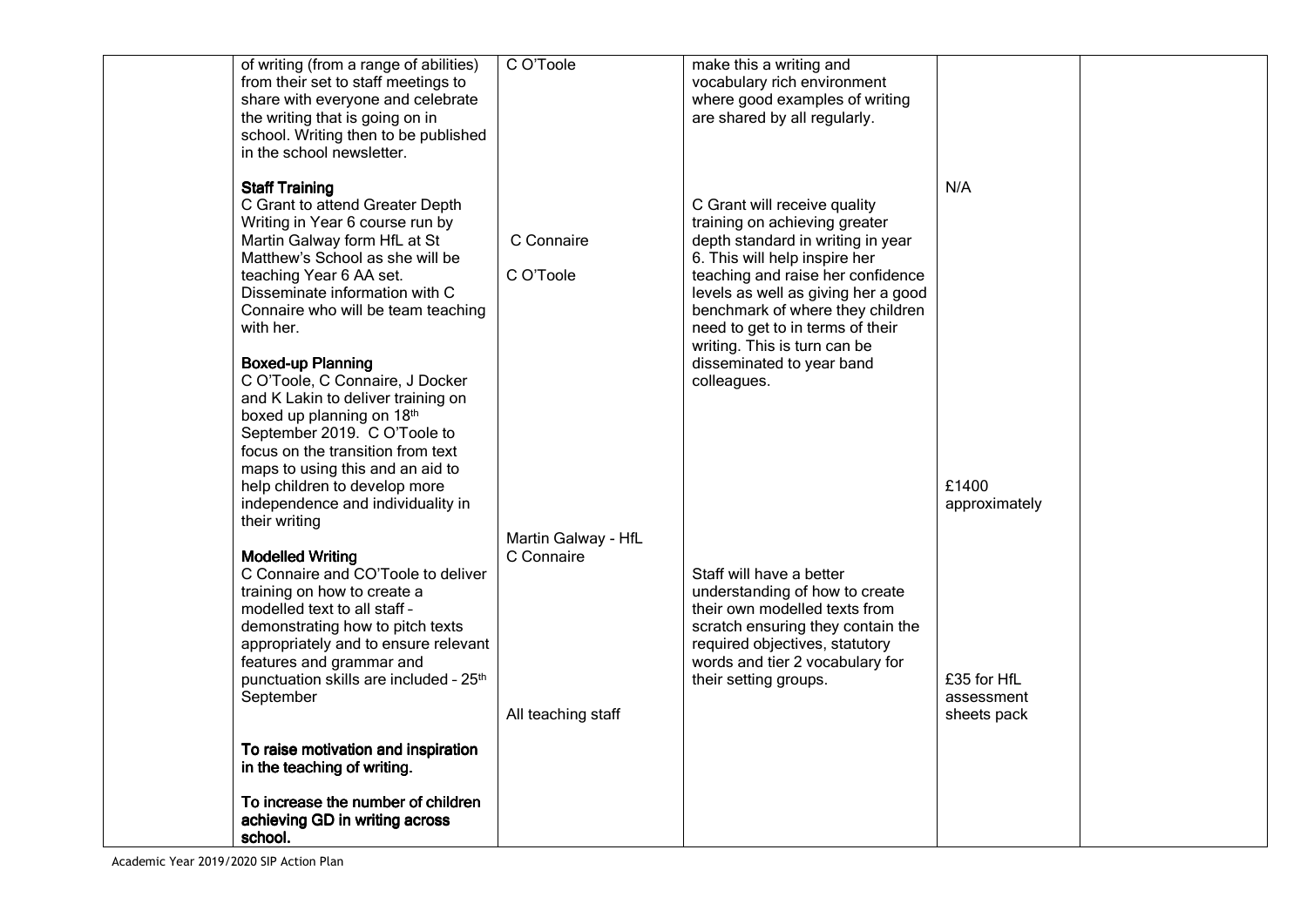| 7th October - Martin Galway training<br>day. Content to be confirmed.<br>- what a unit of writing should look<br>like/include<br>- inspiration and stimulus for writing<br>- developing independence and<br>individuality.<br>- raising the number of GD writers<br>across school<br>- accessing quality modelled texts.                                                                                                                                                                                                               | <b>English Subject Leads</b> | It is hoped that this training will<br>lead to staff being more motivated<br>and inspired in their teaching of<br>writing. Through this training we<br>will adopt a consistent approach<br>to the teaching of writing<br>throughout school, inspired by<br>engaging stimuli which will in turn<br>motivate the children in their<br>writing, encouraging<br>independence and individuality in<br>their work. | N/A |  |
|----------------------------------------------------------------------------------------------------------------------------------------------------------------------------------------------------------------------------------------------------------------------------------------------------------------------------------------------------------------------------------------------------------------------------------------------------------------------------------------------------------------------------------------|------------------------------|--------------------------------------------------------------------------------------------------------------------------------------------------------------------------------------------------------------------------------------------------------------------------------------------------------------------------------------------------------------------------------------------------------------|-----|--|
| New HfL assessment sheets to be<br>used to plan and assess writing.<br>All staff from Years 1 - 6 to use the<br>new writing assessment sheets in<br>the planning and assessment of<br>writing. Grids to be stuck in the<br>back of books and KAOs to be<br>assessed in the tick boxes. Other<br>evidence from work in books to be<br>dated beside the year band<br>objectives. KAOs to be completed<br>in exercise books from now on<br>instead of being put into separate<br>folders.                                                 |                              | An assessment approach which is<br>more in line with Years 2 and 6<br>statutory assessment frameworks<br>to be adopted through school will<br>give a more consistent and<br>progressive approach to the<br>planning, teaching, assessment<br>and moderation of writing<br>throughout school and throughout<br>the group of cluster schools.                                                                  |     |  |
| <b>Book and Planning Scrutinies</b><br>Subject leads to complete the first<br>round of book and planning<br>monitoring - check for the quality<br>and quantity of writing in children's<br>books as well as the KAOs being<br>completed in there. Check that<br>assessment sheets are being<br>completed and that gaps are being<br>addressed in planning. In planning,<br>also look for evidence of modelled<br>writing being used in the teaching of<br>writing.<br>Also check for the implementation<br>of the new spelling scheme. |                              | Subject leads will have a clear<br>insight into the quality of writing<br>being planned for and taught<br>across school and will be able to<br>see if new initiatives have been<br>taken on board.<br>Areas of strength will be identified<br>and good practise shared. Areas<br>for development will also be<br>picked up and relevant support<br>put in place for those who need it.                       |     |  |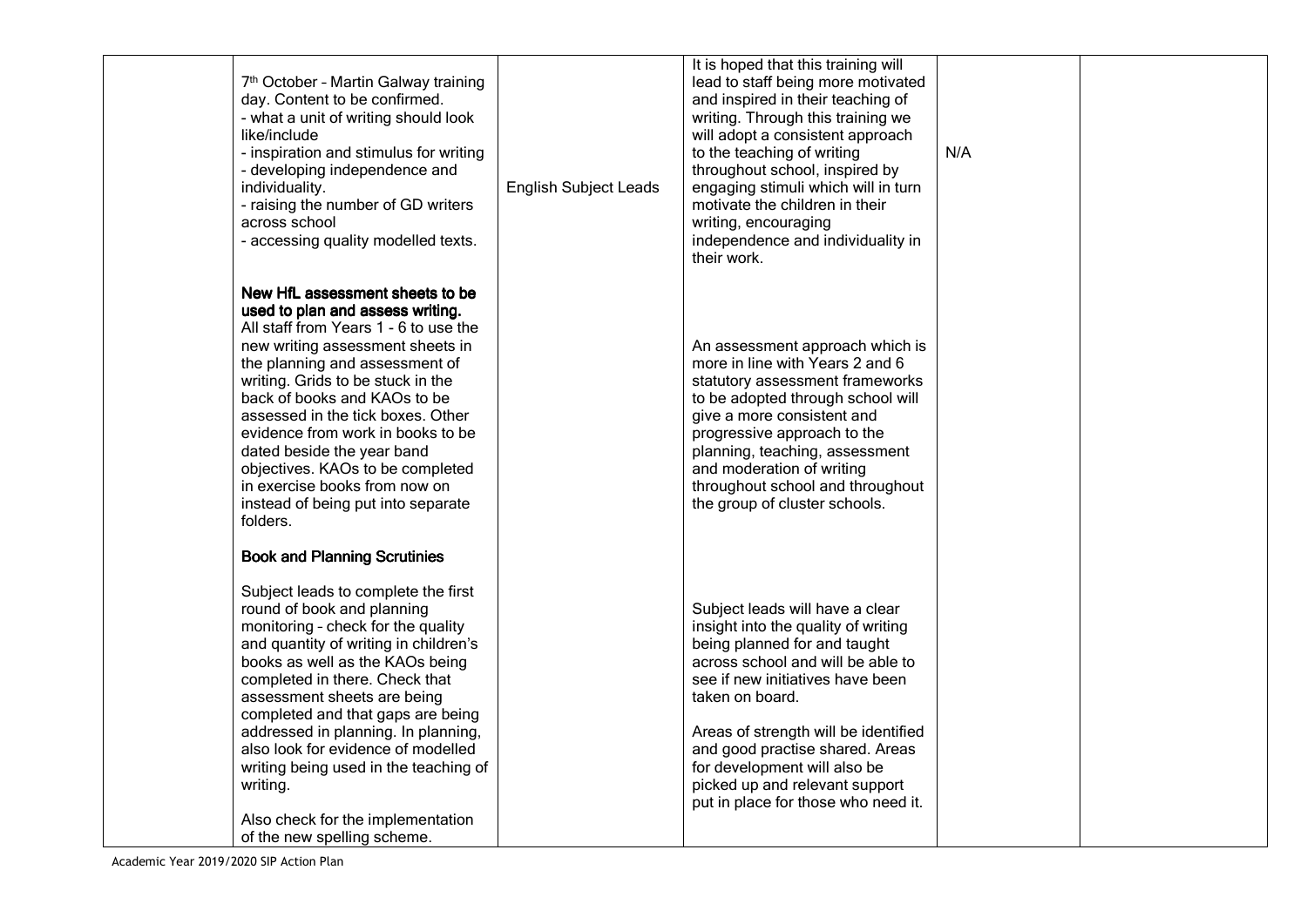|                 | <b>Monitoring - Formal Writing</b>    | Senior Management   |                                      | N/A |  |
|-----------------|---------------------------------------|---------------------|--------------------------------------|-----|--|
|                 | <b>Observations &amp; Support</b>     | Team                |                                      |     |  |
|                 | Writing Lesson observations to        |                     | SMT will observe the teaching of     |     |  |
|                 | conducted in Year 5 - focus on use    |                     | writing in Year 5 to see if          |     |  |
|                 | of quality modelled writing to        |                     | modelled writing is being pitched    |     |  |
|                 |                                       |                     |                                      |     |  |
|                 | enhance the teaching of writing and   |                     | appropriately and used correctly     |     |  |
|                 | engaging stimulus to inspire writing. |                     | and to see that engaging and         |     |  |
|                 |                                       |                     | motivating stimuli is being used to  |     |  |
|                 | Support to be offered prior to these  | J Docker            | stimulate the children and raise     |     |  |
|                 | observations following on from the    | C Connaire          | their interest in writing.           |     |  |
|                 | Martin Galway training - teachers     | K Lakin             |                                      |     |  |
|                 | given the opportunity to observe      | C O'Toole           | Areas of excellent practise to be    |     |  |
|                 |                                       |                     | shared with other staff and          |     |  |
|                 | and team teach writing with           | L Nugent            |                                      |     |  |
|                 | outstanding teachers.                 |                     | support to be put in place for staff |     |  |
|                 |                                       |                     | who have areas of development in     |     |  |
|                 | Following up from these               | J Docker            | the teaching of writing.             |     |  |
|                 | observations, outstanding             |                     | Outstanding practitioner will offer  |     |  |
|                 | practitioner to give targeted writing |                     | her expertise in this area and       |     |  |
|                 | support to teachers identified as     |                     | support staff with the planning and  |     |  |
| <b>November</b> | needing it through lesson             |                     | teaching of writing where            |     |  |
|                 |                                       |                     |                                      |     |  |
|                 | observations.                         |                     | necessary.                           |     |  |
|                 | <b>Linking Writing to Topic</b>       |                     |                                      |     |  |
|                 | Where possible writing for Autumn     | All English setting | Topic week always inspires the       |     |  |
|                 | 2 should be linked to the Topic       | teachers.           | children and they receive a wealth   |     |  |
|                 | Week focus to give the children the   |                     | of background knowledge -            |     |  |
|                 |                                       |                     |                                      |     |  |
|                 | opportunity to produce some good      |                     | particularly non-fiction based       |     |  |
|                 | quality cross-curricular writing      |                     | about the topic that they are        |     |  |
|                 | inspired by all they have learned in  |                     | learning. The children will be       |     |  |
|                 | Topic week.                           |                     | inspired to produce writing which    |     |  |
|                 | SMT have linked the year band         |                     | is based around their learning in    |     |  |
|                 | topics to the specific genres of      |                     | this week and they be have a solid   |     |  |
|                 | writing where possible so possibly 3  |                     | background knowledge based           |     |  |
|                 | units of writing throughout the year  |                     | around it. It will also provide some |     |  |
|                 | could be topic based.                 |                     | good evidence of cross-curricular    |     |  |
|                 |                                       |                     |                                      |     |  |
|                 |                                       |                     | writing from children in each year   |     |  |
|                 |                                       |                     | band.                                |     |  |
|                 |                                       |                     |                                      |     |  |
|                 |                                       |                     |                                      |     |  |
|                 |                                       |                     |                                      |     |  |
| December        |                                       |                     |                                      |     |  |
|                 |                                       |                     |                                      |     |  |
|                 |                                       |                     |                                      |     |  |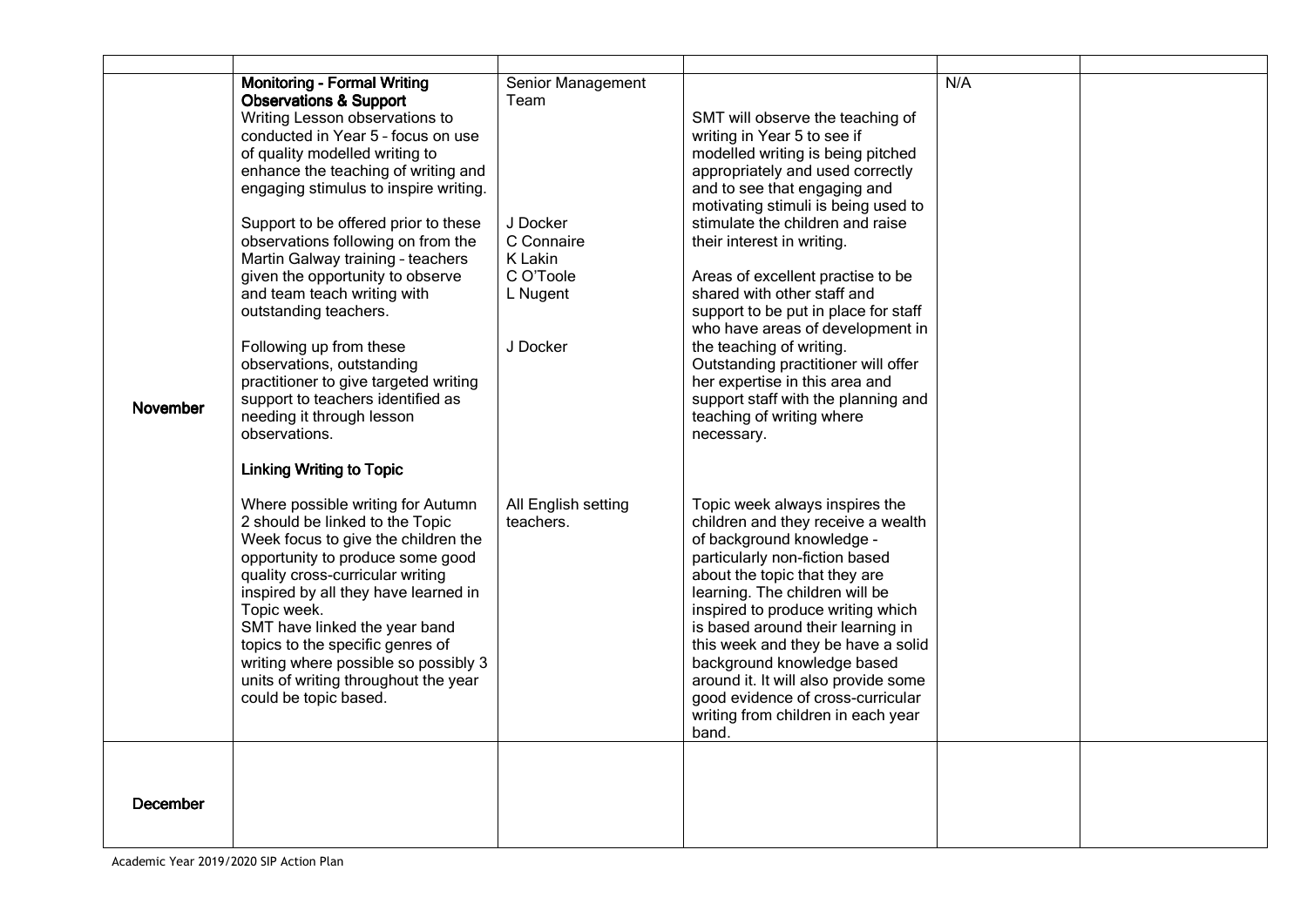# St. Bernadette's Catholic Primary School<br>SIP 2019 - 2020

### Subject/ Area: To raise standards, motivation and inspiration in the teaching of writing.

## To increase the number of children achieving GD in writing across school.

#### Rationale:

| <b>Month</b> | Points for action                                                                                                                                                                                                                                                                                                                                                                                                                                                                                      | <b>Person Responsible</b>                                                               | Impact                                                                                                                                                                                                                                                                                                                                                                                                                                                                                                                  | Cost               | Evaluation |
|--------------|--------------------------------------------------------------------------------------------------------------------------------------------------------------------------------------------------------------------------------------------------------------------------------------------------------------------------------------------------------------------------------------------------------------------------------------------------------------------------------------------------------|-----------------------------------------------------------------------------------------|-------------------------------------------------------------------------------------------------------------------------------------------------------------------------------------------------------------------------------------------------------------------------------------------------------------------------------------------------------------------------------------------------------------------------------------------------------------------------------------------------------------------------|--------------------|------------|
| January      | <b>Writing Moderation</b><br>Writing Moderation Meeting with<br>Corpus Christi School.<br>New HfL sheets to be used for<br>moderation.<br>3 chn @ expected standard<br>3 chn @ GD standard<br>1 child @ WT standard<br>Each member of staff to bring 4<br>pieces of work per child.<br>Raising inspiration and motivation<br>to write<br>A visiting author/poet to be booked<br>to come into school and work with<br>the children and staff in a workshop<br>on the creative writing process.          | All KS2 teaching staff<br>C Connaire<br>K Lakin<br>C O'Toole                            | Cluster moderation will allow to us<br>compare our children's writing will<br>children from a school in a similar<br>setting - focusing on standards.<br>Teachers will have the opportunity<br>to discuss their children's work<br>and have their teacher<br>judgements consolidated or<br>challenged with colleagues and<br>next steps for learning will be<br>identified. It is also an opportunity<br>for colleagues to share resources<br>with each other.                                                          | N/A<br><b>£TBC</b> |            |
| February     | <b>Monitoring - Formal Writing</b><br><b>Observations &amp; Support</b><br>Writing Lesson observations to<br>conducted in Years R, 1, 2, 3, 4 and<br>6 - focus on use of quality modelled<br>writing to enhance the teaching of<br>writing and engaging stimulus to<br>inspire writing.<br>Support to be offered prior to these<br>observations following on from the<br>Martin Galway training - teachers<br>given the opportunity to observe<br>and team teach writing with<br>outstanding teachers. | Senior Management<br>Team<br>J Docker<br>C Connaire<br>K Lakin<br>C O'Toole<br>L Nugent | SMT will observe the teaching of<br>writing in Years R, 1, 2, 3, 4 and 6<br>to see if modelled writing is being<br>pitched appropriately and used<br>correctly and to see that engaging<br>and motivating stimuli is being<br>used to stimulate the children and<br>raise their interest in writing.<br>Areas of excellent practise to be<br>shared with other staff and<br>support to be put in place for staff<br>who have areas of development in<br>the teaching of writing.<br>Outstanding practitioner will offer | N/A                |            |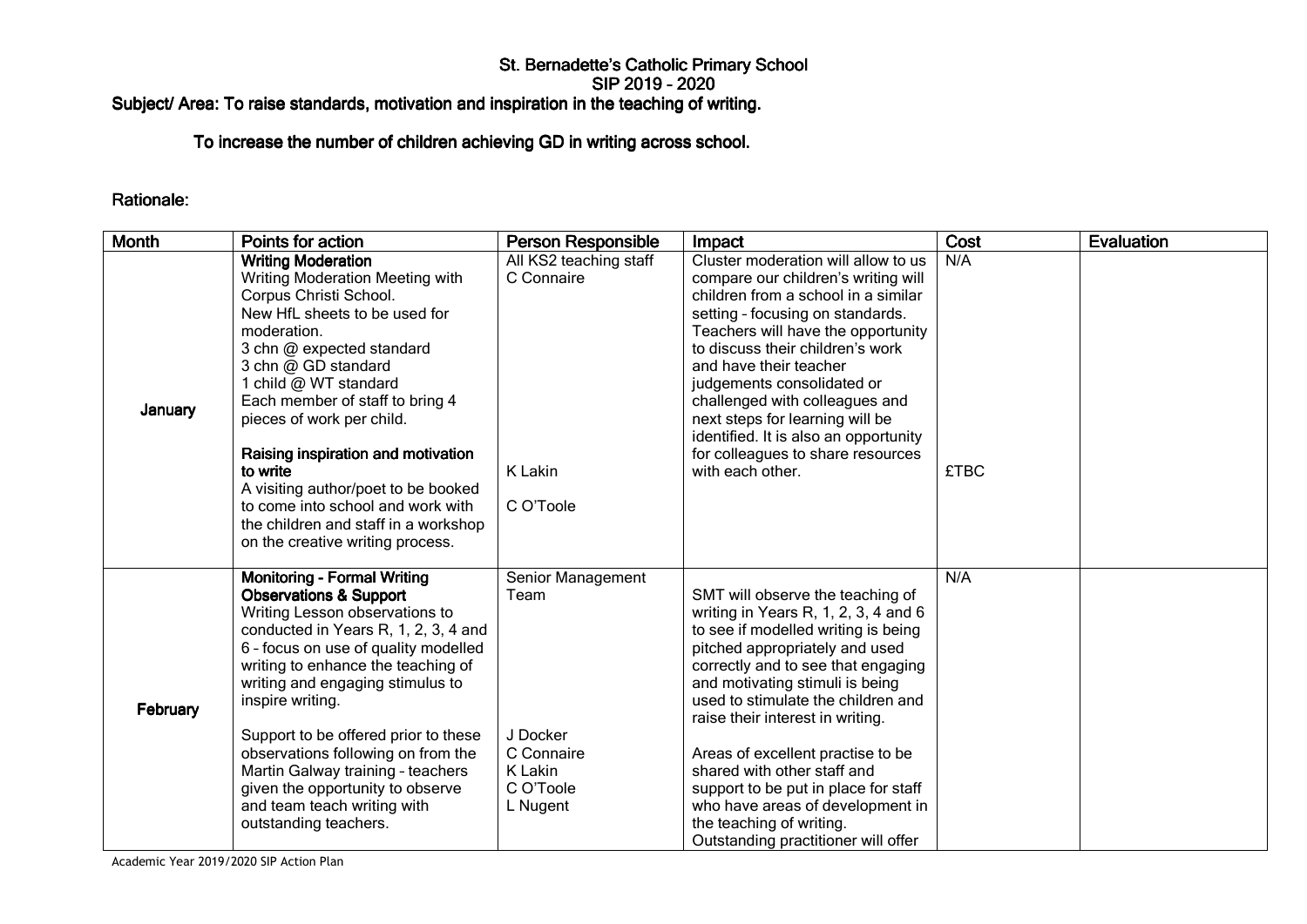|              | Following up from these<br>observations, outstanding<br>practitioner to give targeted writing<br>support to teachers identified as<br>needing it through lesson<br>observations.                                                                                                                                                                                                                                                                                                                                                        | J Docker                                                                   | her expertise in this area and<br>support staff with the planning and<br>teaching of writing where<br>necessary.                                                                                                                                                                                                                                                                                                                                                                                                                                                                                                                                                      |  |
|--------------|-----------------------------------------------------------------------------------------------------------------------------------------------------------------------------------------------------------------------------------------------------------------------------------------------------------------------------------------------------------------------------------------------------------------------------------------------------------------------------------------------------------------------------------------|----------------------------------------------------------------------------|-----------------------------------------------------------------------------------------------------------------------------------------------------------------------------------------------------------------------------------------------------------------------------------------------------------------------------------------------------------------------------------------------------------------------------------------------------------------------------------------------------------------------------------------------------------------------------------------------------------------------------------------------------------------------|--|
| March        | <b>Writing Moderation</b><br>In house writing moderation to be<br>carried out - individual year bands<br>to meet with English Subject Leads<br>Evidence to be taken from work in<br>writing books, KAOs and cross-<br>curricular writing and ticked off<br>against the HfL writing assessment<br>sheets. Next steps to be identified<br>in order to cover gaps in learning<br>and inform planning.                                                                                                                                      | C Connaire<br>K Lakin<br>C O'Toole<br>J Docker<br>English setting teachers | In-house moderation will allow<br>subject leaders and setting<br>teachers to closely analyse the<br>children's work and assess it<br>against the HfL writing<br>Assessment criteria. Teachers will<br>have the opportunity to discuss<br>their children's work and have<br>their teacher judgements<br>consolidated or challenged with<br>colleagues and next steps for<br>learning will be identified.<br>Subject leaders will be able to<br>monitor the quality of writing<br>across school and see that new                                                                                                                                                        |  |
| <b>April</b> | <b>Book and Planning Scrutinies</b><br>Subject leads to complete the<br>second round of book and planning<br>monitoring - check for the quality<br>and quantity of writing in children's<br>books as well as the KAOs being<br>completed in there. Check that<br>assessment sheets are being<br>completed and that gaps are being<br>addressed in planning. In planning,<br>also look for evidence of modelled<br>writing being used in the teaching of<br>writing.<br>Also check for the implementation<br>of the new spelling scheme. | <b>English Subject Leads</b>                                               | initiatives have been implemented<br>and that there is coverage of year<br>band objectives in a range of<br>pieces of children's work.<br>Subject leads will have a clear<br>insight into the quality of writing<br>being planned for and taught<br>across school and will be able to<br>see if new initiatives have been<br>taken on board.<br>Areas of strength will be identified<br>and good practise shared. Areas<br>for development will also be<br>picked up and relevant support<br>put in place for those who need it.<br>Subject leads will pick up on<br>targets set from the Autumn term<br>round of monitoring and see if<br>these have been addressed. |  |